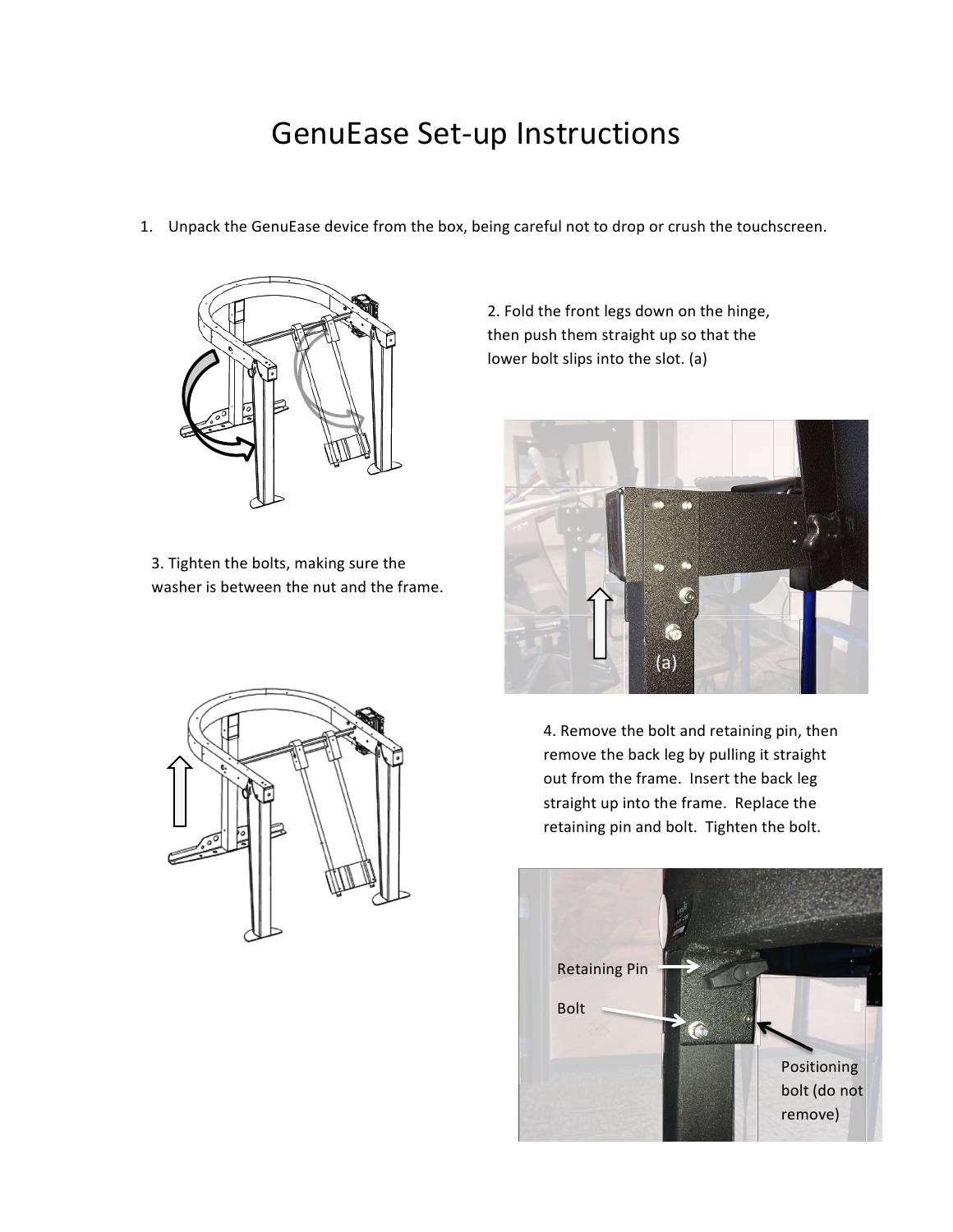

5. With the hand-crank assembly removed, unscrew the black knob on the right arm and remove the bolt. Rotate the arm up into position. (It will be necessary to rotate the round drive shaft to move the leg in order to allow the arm to tilt.) Replace the bolt and firmly tighten the black knob.

6. With the hand-crank assembly removed, unscrew the black knob on the left arm and remove the bolt. Rotate the arm up into position, then replace the bolt and firmly tighten the black knob.

7. Lower the display support arm (a), located on the left arm of the frame, so that it is parallel to the ground. If the Display Screen is not attached to the mount, attach it to the top of the ball mount and tighten the retaining screw (b).

8. If it is not attached, plug the encoder cord into one of the USB ports (c).

9. Plug the two power cords into the two micro-USB ports  $(d)$ ,  $(e)$ . It is ideal to apply power to both devices simultaneously using a switched power strip, however, if you power them up one at a time, plug in the screen power supply (d) first.

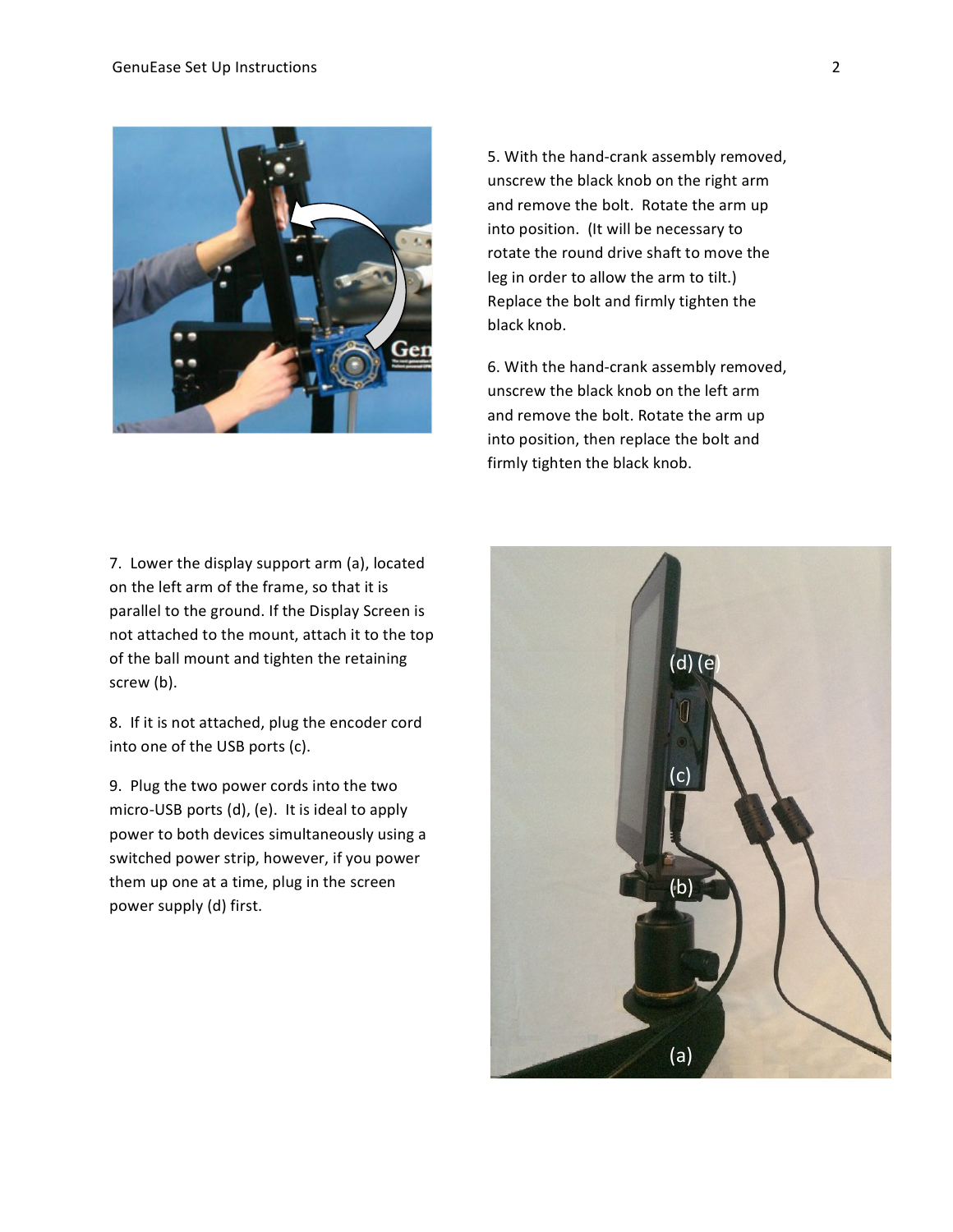



10. The initial screen allows you to create a new patient or select an existing patient. If you select New Patient, a keyboard will appear which will allow you to enter a first and last name. Save after you have entered the name (a).

11. You may use the Search window to find a patient by first or last name. When you touch Search, a keyboard will appear (b).

12. You may select the name of a patient you are treating. You may have to scroll down to find the patient you are looking for. The initial screen only show patients from the last 30 days, touch All Patients (c) to see all the patients. NOTE: Patients appear in the list in chronological order. 

13. When you select a patient, the patient's history is displayed. The graph shows their best range of motion from each session (a).

14. You may enter goals for the patient, which appear as yellow lines on the graph. When you touch the Wrench icon, you will be prompted to enter a value for extension and flexion (b). You may update the goals as often as you like as the patient progresses.

15. At the bottom of the screen each treatment session is listed. When you select a session, the date, time, number of repetitions, and maximum extension and flexion for that session are displayed (c).

16. To start a treatment session, select New Session (d).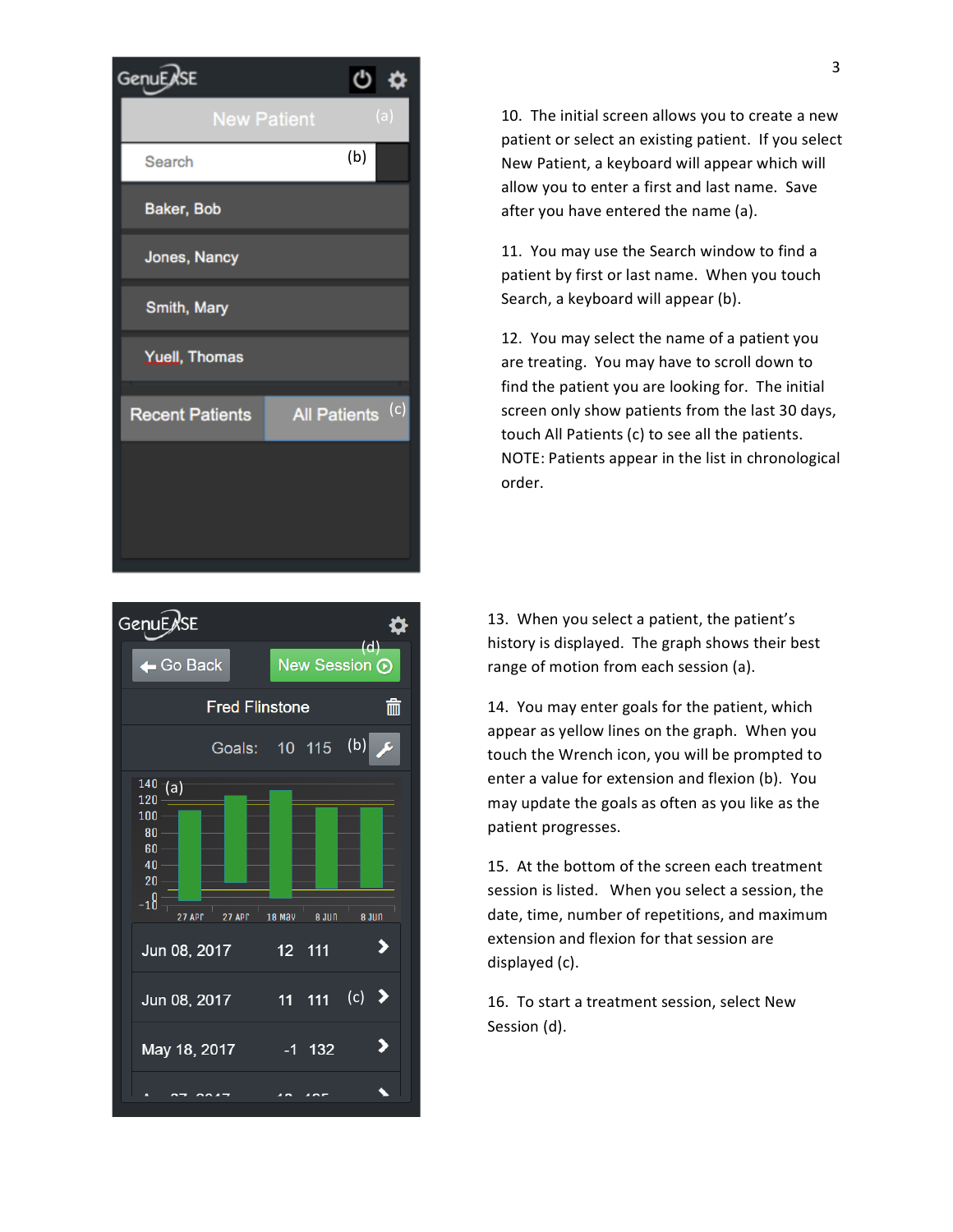



17. Before the session starts, you will be asked if you want to set the timer. The timer can be set in 5-minute increments and defaults to 15 minutes. A beeper will sound when the timer ends. Touch Start Session, to begin a treatment session.

18. Within a session, the knee angle is displayed on top (a). The GenuEase device will allow a patient to extend their knee to about -5 degrees and flex it to about 130 degrees.

19. When a patient stops moving their knee, a timer starts to measure their Hold Time. The numbers are orange until a predetermined time is reached, when the numbers turn green (b). The default Hold Time is 30 seconds but can be set to any amount of time in Settings.

20. As a patient flexes and extends their knee, a graph shows their progress. Yellow lines indicate goals set by their Physical Therapist (c).

21. Touch Stop Session to end the session and return to the patient history screen.

22. To access Settings, touch the Gear icon. You will be prompted for a password. The password is "knee". Enter the password and touch submit. The Settings screen allows you to: Calibrate the Knee Angle on the Machine Set the Hold Time Adjust the Speaker Volume Set the Date and Time Change the Password Clear the Database

23. The GenuEase device needs to be calibrated if the Knee Angle displayed in the Patient session screen does not match the Knee Angle as measured by a goniometer.

24. To calibrate, touch Calibrate Machine on the Settings screen (a). Position the leg apparatus straight down (90°), then touch Calibrate 90°. The Knee Angle should now be accurate again, plus or minus a few degrees.